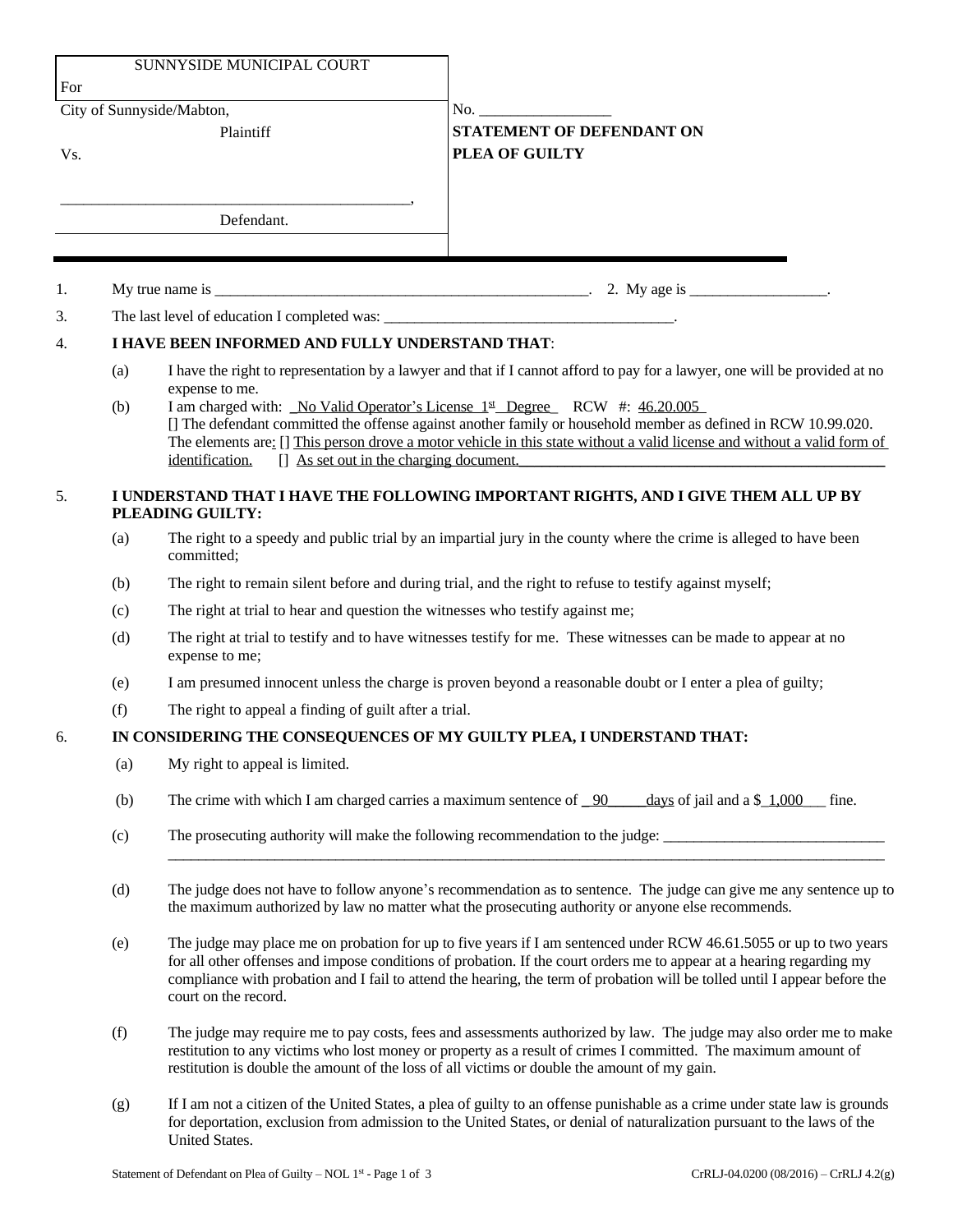## *NOTIFICATION RELATING TO SPECIFIC CRIMES: IF ANY OF THE FOLLOWING PARAGRAPHS APPLY, THE BOX SHOULD BE CHECKED AND THE PARAGRAPH INITIALED BY THE DEFENDANT.*

- [ ] h The crime of \_\_\_\_\_\_\_\_\_\_\_\_\_\_\_\_\_\_\_\_\_ has a mandatory minimum sentence of \_\_\_\_\_\_\_\_\_\_\_\_\_\_\_ day in jail and \$\_\_\_\_\_\_\_\_\_\_\_\_ fine plus costs and assessments. The law does not allow any reduction of this sentence.
- [ ] i This plea of guilty will result in suspension or revocation of my driving license or privilege by the Department of Licensing for a minimum period of \_\_\_\_\_\_\_\_\_\_\_\_. DOL may impose a longer period of suspension or revocation based upon my record of conviction. This period may not include suspension or revocation based on other matters. RCW46.61.5055(9)
- [ ] j I may not possess, own, or have under my control any firearm, and under federal law any firearm or ammunition, unless my right to do so is restored by the court of record that ordered the prohibition on possession of a firearm or the Superior Court in Washington state where I live, and by a federal court if required. I must immediately surrender any concealed pistol license.
- [ ] k If this crime involves a drug offense, my eligibility for state and federal education benefits will be affected. 20 U.S.C. § 1091(r).
- [ ] l This plea of guilty is considered a conviction under RCW 46.25.010 and I will be disqualified from driving a commercial motor vehicle. RCW 46.25.090. I am required to notify the Department of Licensing and my employer of this guilty plea within 30 days after the judge signs this document. RCW 46.25.030.
- [ ] m If this case involves reckless driving and the original charge was driving while under the influence of alcohol and/or being in actual physical control of a vehicle while under the influence of alcohol and/or drugs and I have one or more prior offenses, as defined in RCW 46.61.5055(14), within 7 years; or if the original charge was vehicular homicide (RCW 46.61.520) or vehicular assault (RCW 46.61.522) committed while under the influence of intoxicating liquor or any drug, I have been informed and understand that I will be subject to the penalties for Reckless Driving described in the "DUI" Attachment.
- [ ] n If this case involves negligent driving in the first degree, and I have one or more prior offenses, as defined in RCW 46.61.5055(14), within 7 years, I have been informed and understand that I will be subject to the penalties for Negligent Driving 1<sup>st</sup> Degree as described in the "DUI" Attachment.
- [ ] o If this case involves a conviction for operating a vehicle without an ignition interlock device under RCW 46.20.740, then my sentence will run consecutive to any sentences imposed under RCW 46.20.750, 46.61.502, 46.61.504, or 46.61.5055. RCW 46.20.740(3).
- [ ] p If this case involves a conviction for tampering with or circumventing an ignition interlock device under RCW 46.20.750, then my sentence will run consecutive to any sentences imposed under RCW 46.20.740(3), 46.61.502, 46.61.504, 46.61.5055, 46.61.520(1) or 46.61.522(1)(b).
- [ ] q *Travel Restrictions:* I will be required to contact my probation officer, the probation director or designee, or the court if there is no probation department, to request permission to travel or transfer to another state if I am placed on probation for one year or more and this crime involves: (i) an offense in which a person has incurred direct or threatened physical or psychological harm; (ii) an offense that involves the use or possession of a firearm; (iii) a second or subsequent misdemeanor offense of driving while impaired by drugs or alcohol; (iv) a sexual offense that requires the offender to register as a sex offender in the sending state. I understand that I will be required to pay an application fee with my travel or transfer request.
- 6 I plead guilty to the crime(s) of  $\qquad$  No Valid License 1<sup>st</sup> Degree as charged in the complaint or citation and notice. I have received a copy of that complaint(s) or citation(s) and notice. [ ] The complaint or citation and notice was orally amended and I waive filing of a written amended complaint or citation and notice.
- 7. I make this plea freely and voluntarily.
- 8. No one has threatened harm of any kind to me or to any other person to cause me to make this plea.
- 9. No person has made promises of any kind to cause me to enter this plea except as set forth in this statement.